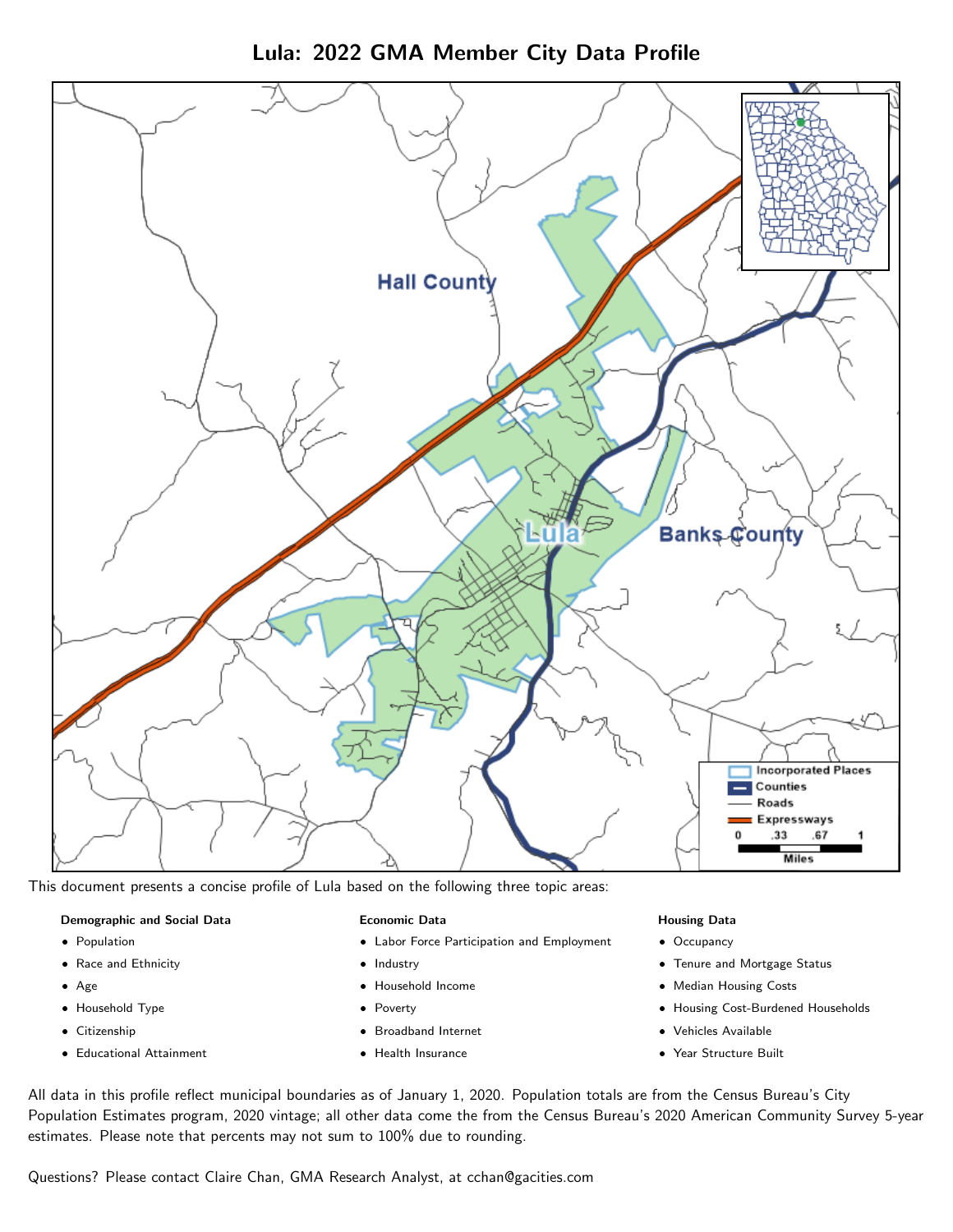# Lula: Demographic and Social



Age 0% 2% 4% 6% 8% Male **Female** 8% 6% 4% 2% 85 and over 80-84 75-79 70-74 65-69 60-64 55-59 50-54 45-49 40-44 35-39 30-34 25-29 20-24 15-19  $10-14$ 5-9 Under 5

**Citizenship** 



Source: American Community Survey, 2020 5-year estimates, table B05002 Source: American Community Survey, 2020 5-year estimates, table B15002

### Race and Ethnicity



Source: U.S. Census Bureau, City Population Estimates, 2020 vintage Source: American Community Survey, 2020 5-year estimates, table B03002

# Household Type



Source: American Community Survey, 2020 5-year estimates, table B01001 Source: American Community Survey, 2020 5-year estimates, table B11001

### Educational Attainment



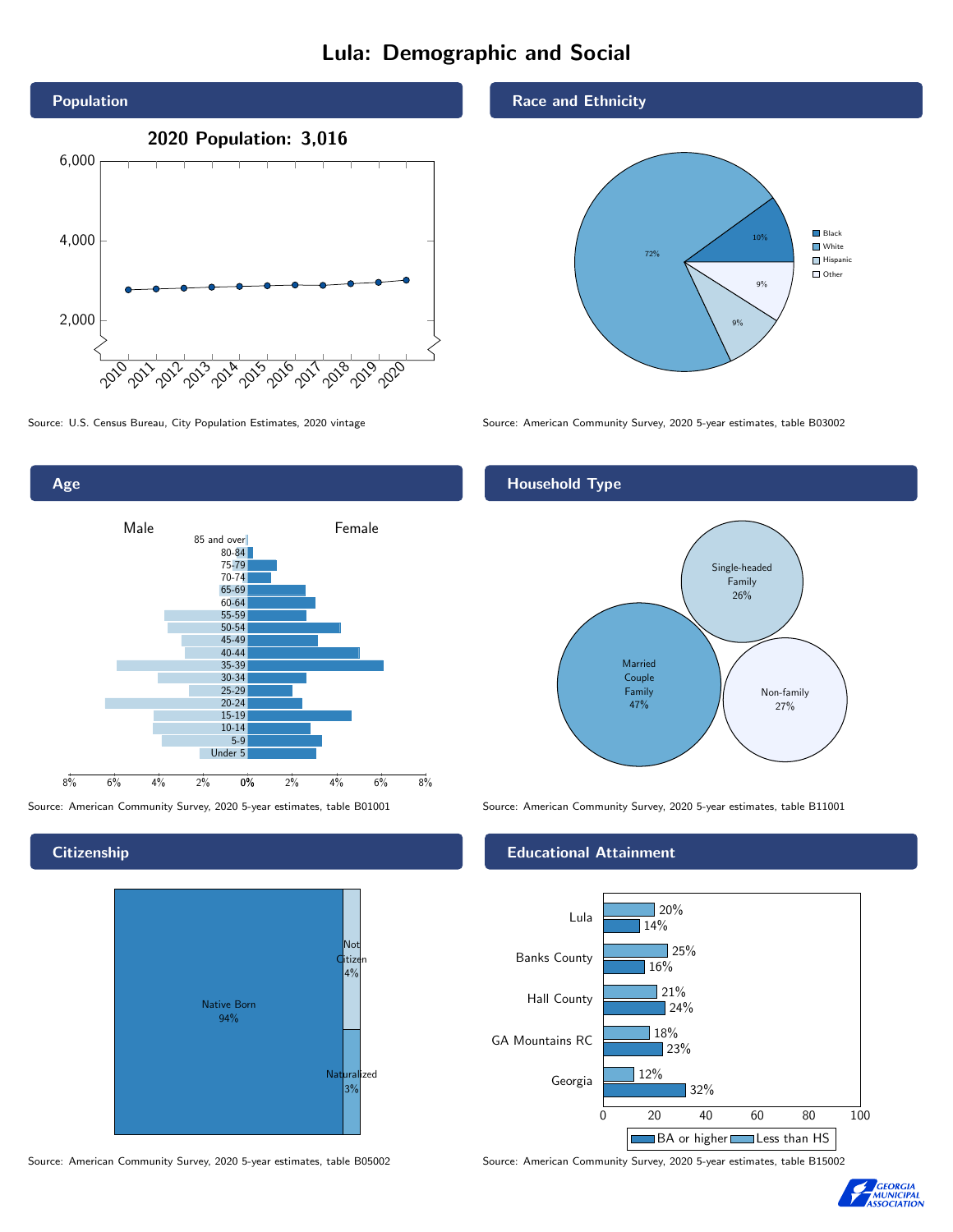# Lula: Economic



Source: American Community Survey, 2020 5-year estimates, table B23001 Note: Unemployment rate is based upon the civilian labor force.

## Industry

| Agriculture, forestry, fishing and hunting, and mining      | $2\%$ |
|-------------------------------------------------------------|-------|
| Construction                                                | 8%    |
| Manufacturing                                               | 20%   |
| <b>Wholesale Trade</b>                                      | 3%    |
| Retail Trade                                                | 18%   |
| Transportation and warehousing, and utilities               | 3%    |
| Information                                                 | $0\%$ |
| Finance and insurance, real estate, rental, leasing         | 2%    |
| Professional, scientific, mgt, administrative, waste mgt    | 9%    |
| Educational services, and health care and social assistance | 17%   |
| Arts, entertainment, recreation, accommodation, food        | 11%   |
| service                                                     |       |
| Other services, except public administration                | 3%    |
| Public administration                                       | 4%    |

Source: American Community Survey, 2020 5-year estimates, table C24030



Source: American Community Survey, 2020 5-year estimates, tables B19013 and B19025 Source: American Community Survey, 2020 5-year estimates, table B17010

Broadband Internet No 13% Yes 87%

## Health Insurance



Source: American Community Survey, 2020 5-year estimates, table B28002 Source: American Community Survey, 2020 5-year estimates, table B18135